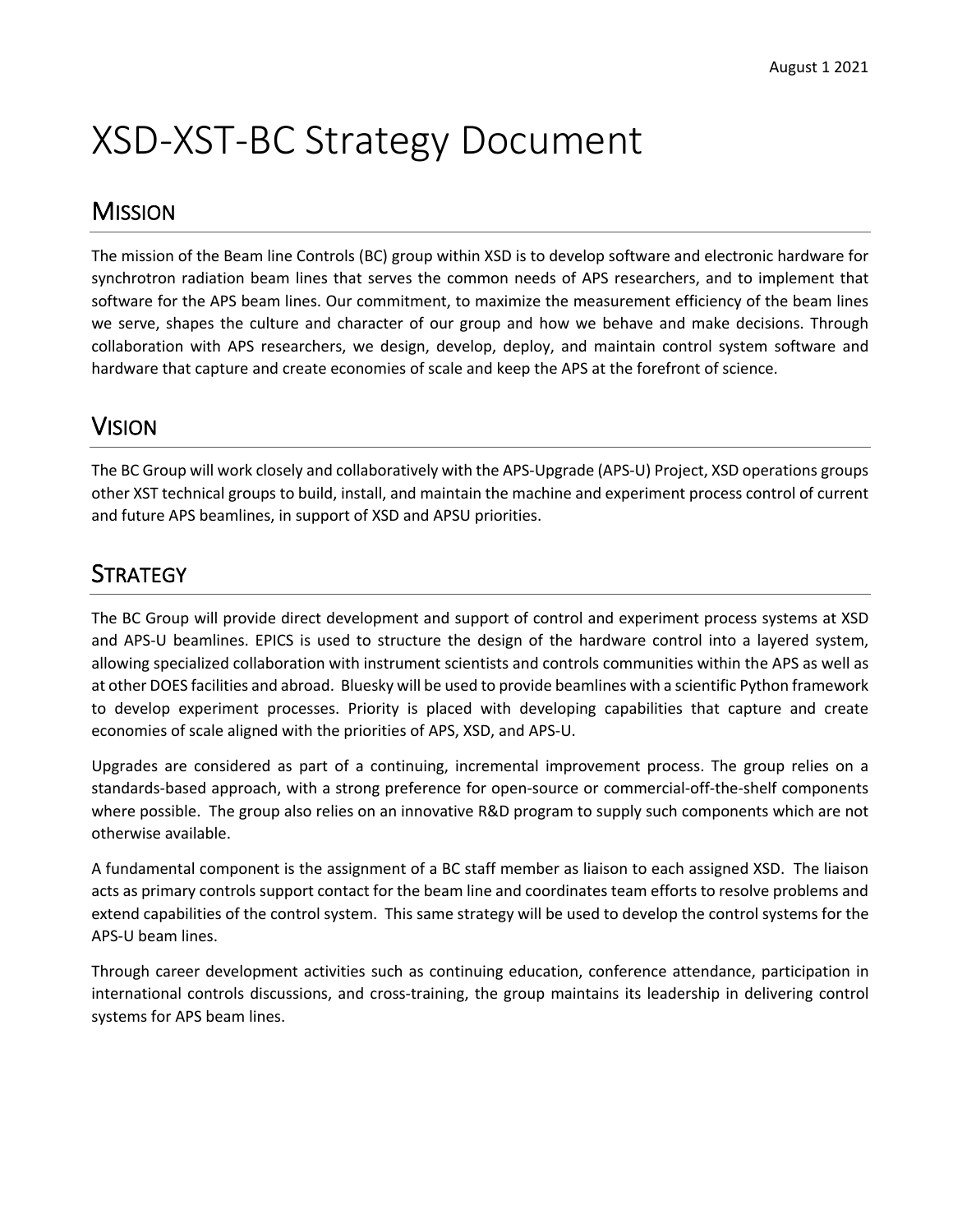### FIVE-YEAR GOALS

- develop software and hardware to support remote operations of APS beam lines
- integrate Bluesky based data acquisition scripting and analysis pipelines into beam line controls
- make custom electronics a deliverable (much like custom software)
- support enhanced fly scanning speed, stability, precision, and frame rate.
- support the beam line needs for nanometer metrology (data-acquisition and diagnostics)
- develop and compare AI/ML algorithms (including multi-objective genetic algorithm, recurrent neural networks, convolutional neural networks) for both automated beamline alignment and on-line optimization
- transition to a field-bus based principle IOC platform
- integrate EPICS v7 in beam line controls
- promote XSD/BC beam line control system strategy

#### GOALS FOR FY2022 AND FY2023

- continue operations support at all assigned beam lines while simultaneously supporting the beam lines' transition to APS-U instruments.
- area detectors: support new and upgrade existing support
- continue development of BlueSky based experiments on beam lines
	- o Spectroscopy beam lines (9-BM)
	- o Ptychography beam lines (2-ID-D)
	- o Continue development APS-specific diffractometer geometries: psic, s2d2, sevenc
- develop and test advanced motion control in APS-U required applications
	- o fast synchronization and coordination instruments
	- o nanobeam-based techniques
- APS-U:
	- o Continue control system installation for CHEX beam line
	- o Continue to integrate RAVEN instrument controls into CHEX beam line
	- o Control system installation for the ASL (25-ID) beamline.
	- $\circ$  Develop coordinated energy scanning with undulator, monochromator, and diffractometer
	- o Control system deployment plans for the Feature Beamlines.
- integrate EPICS v7 data structures into device support as appropriate
- build machine learning (neural-network-based) surrogate models of x-ray beamlines for automated alignment algorithm development and testing